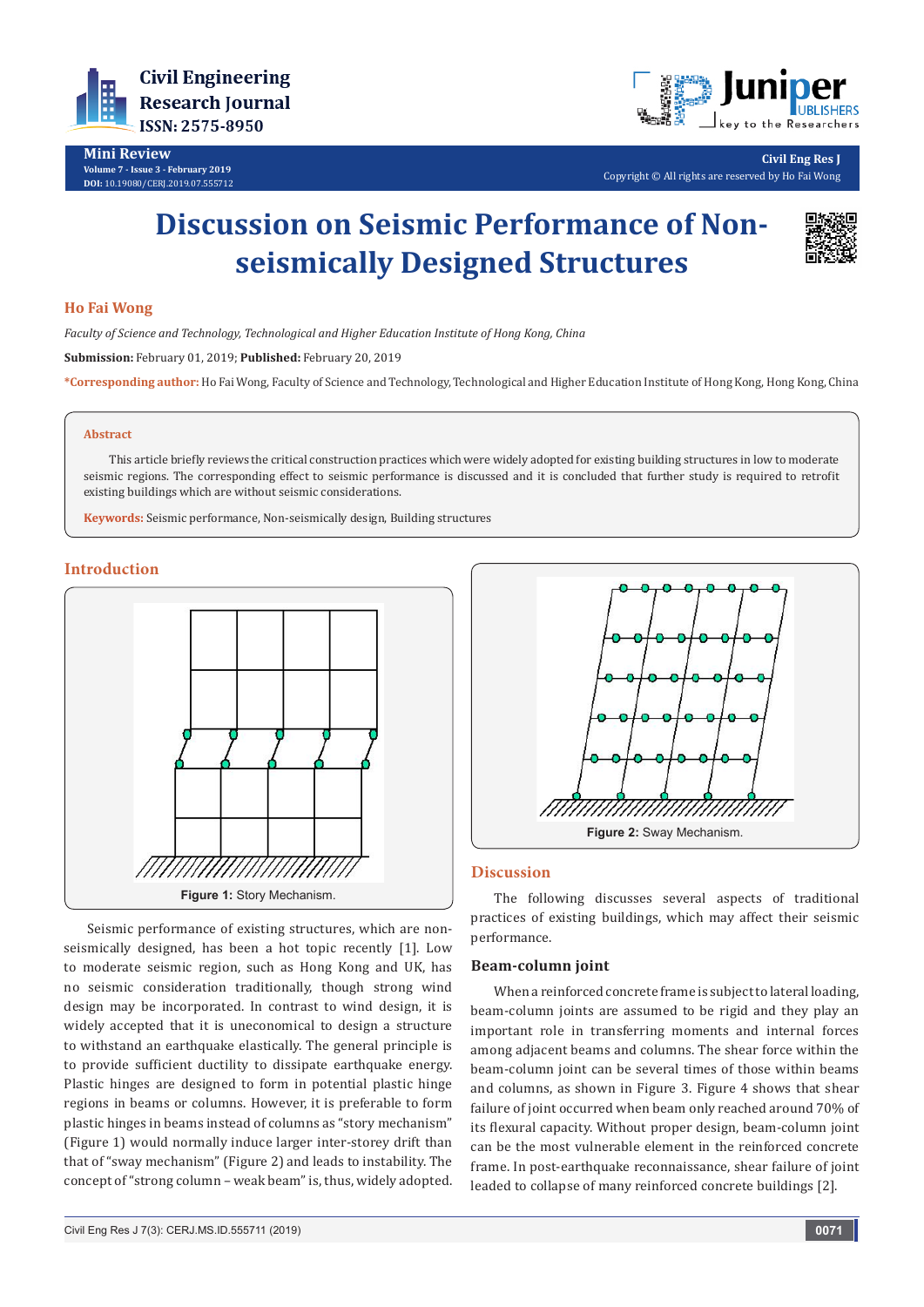



# **Characteristic of links**

For convenience, the links of many existing buildings are anchored with 90 degrees at the ends. Such anchorage would open easily once the cover concrete was lost. It is not strong enough to provide confinement to laterally expanded concrete and to resist the buckling of longitudinal reinforcement [4].

# **Lap splices of column**

In traditional practice, it prefers the lap splices to be located at the end of the columns for construction easy. However, it is not a favorable location from the seismic design's perspective. Plastic hinge may form at the ends of columns during earthquake. Lap splices are weaknesses of the column and it may cause collapse before the formation of plastic hinge [3].

# **Conclusion**

In conclusion, traditional construction practice in nonseismically designed buildings has potential adverse effect on their seismic performance. For region of low to moderate seismicity, the seismic risk is in the case of low probability but high consequence. In view of the staggering number of existing buildings, there is an urgent need to review and carry out further research study to retrofit existing buildings with consideration of low to moderate earthquake excitation. It is not wise to adopt strong earthquake design directly as the probability of a severe earthquake is low [4].

## **Acknowledgement**

The author is grateful for the supports from the Research Grant Council (RGC) of Hong Kong (UGC/FDS25/E08/17).